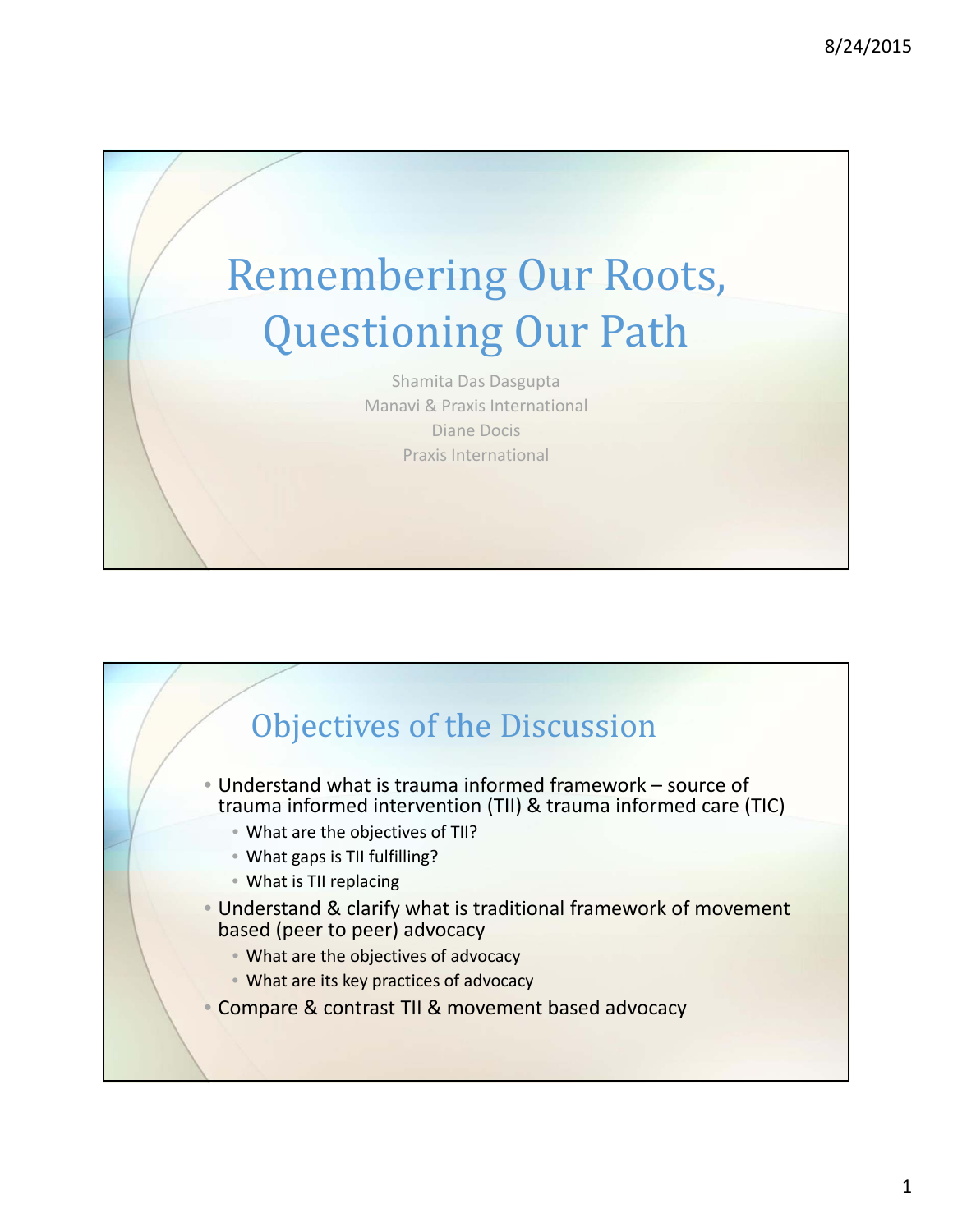

- "Trauma is an emotional response to a terrible event like an accident, rape or natural disaster" – (APA, 2015)
	- Terrorizing
	- Perceived as life threatening
	- Out of common range of everyday experiences
- Trauma is a neuro‐behavioral syndrome grouped as PTSD
- Deep betrayal of trust heightens the experience of trauma
- TII recommends that research findings on trauma be included in organizational policies, procedures, & practices.

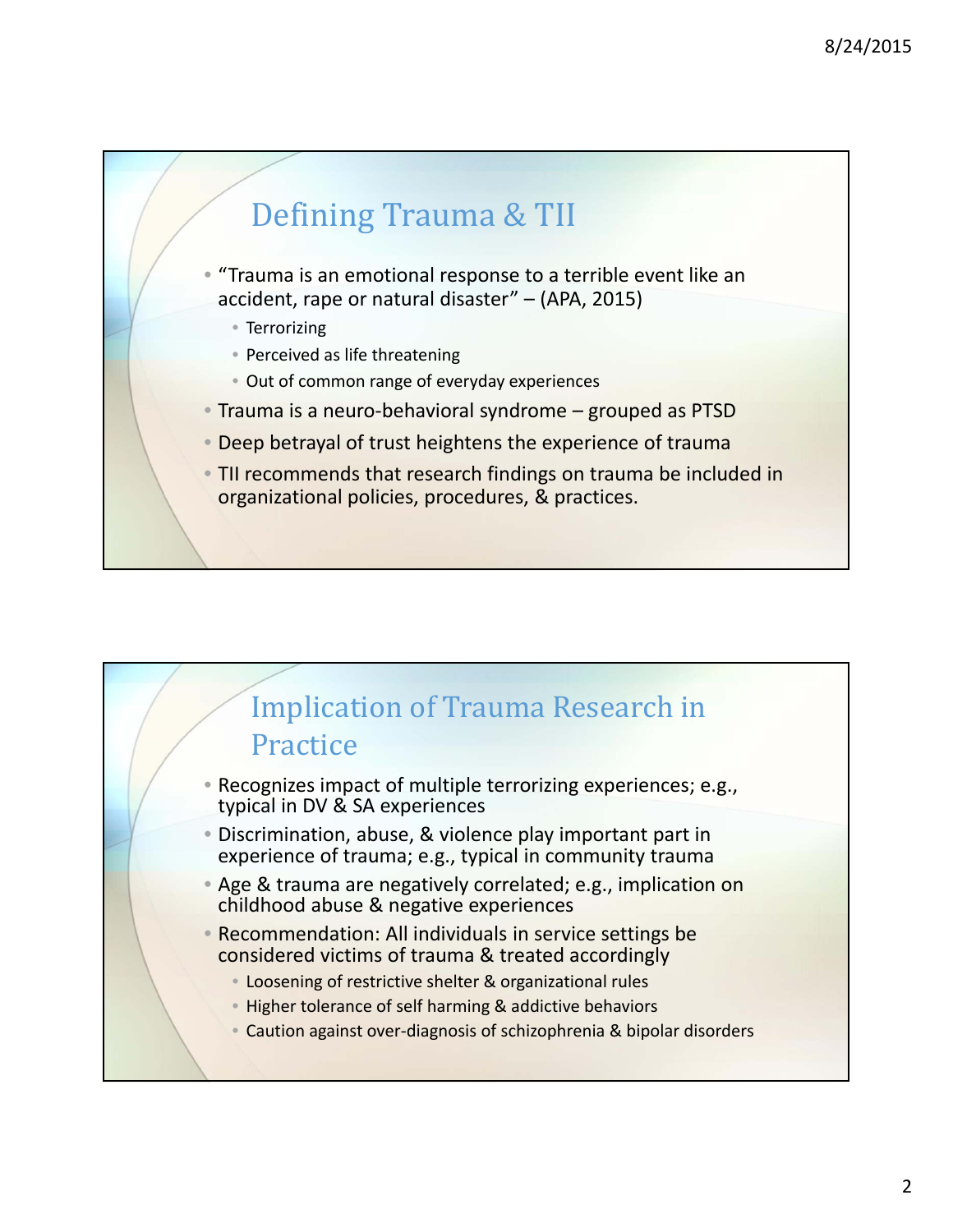

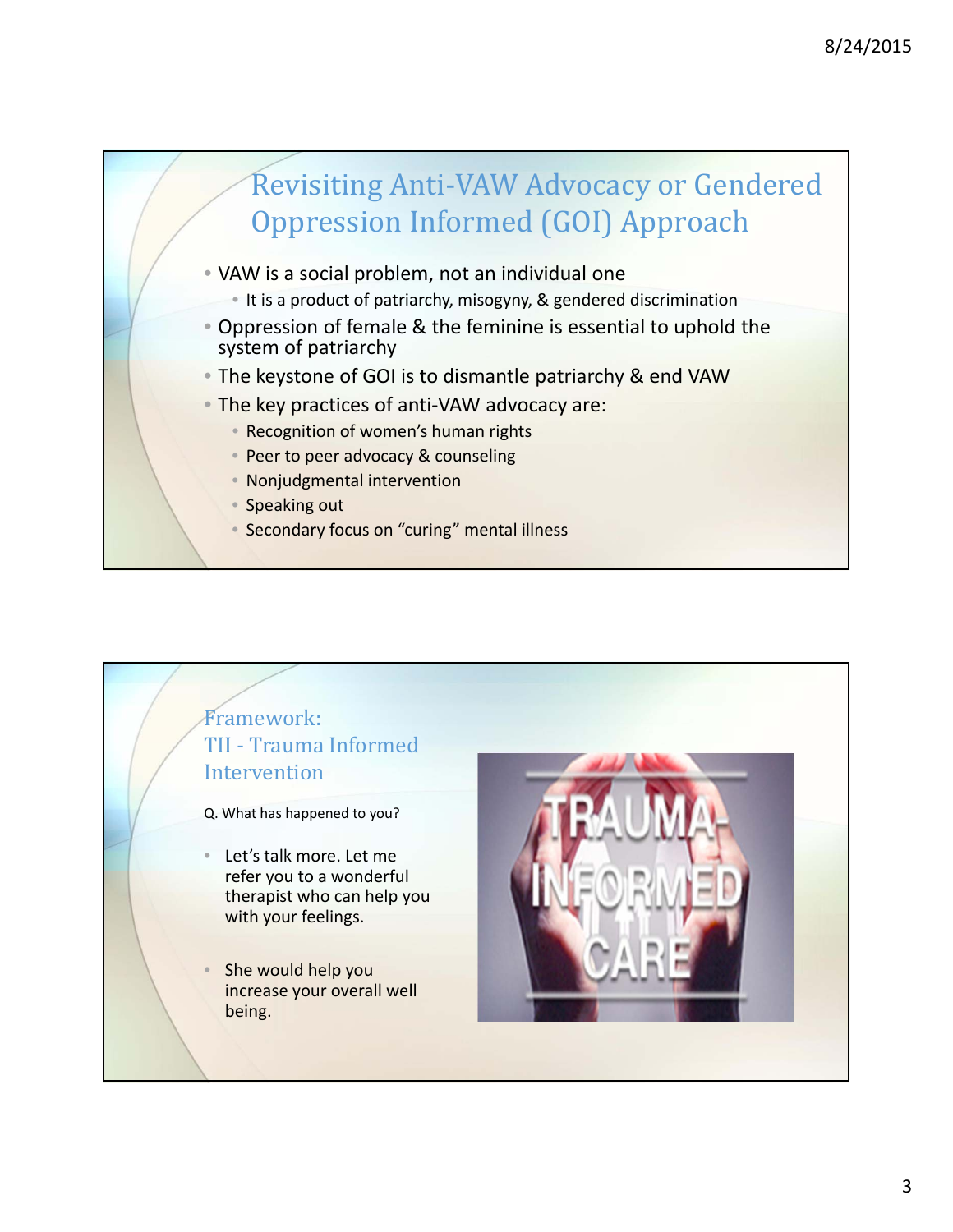

Let's work together to raise awareness, instill institutional sanctions, & change society to end VAW.



# Differences: TII & GOI Approaches

#### **Trauma Informed Intervention**

- Behavior in focus
	- Violence
- Problem
	- Psychopathology
- Source of problem
- Trauma
- Goal
	- Healing mental health
- Objective
	- Individualized intervention

### **Gendered Oppression Informed**

- Behavior in focus
	- Violence
- Problem
	- Social Problem
- Source of problem
	- Patriarchy & gendered oppression
- Goal
	- Ending violence against women
- Objective
	- Collective movement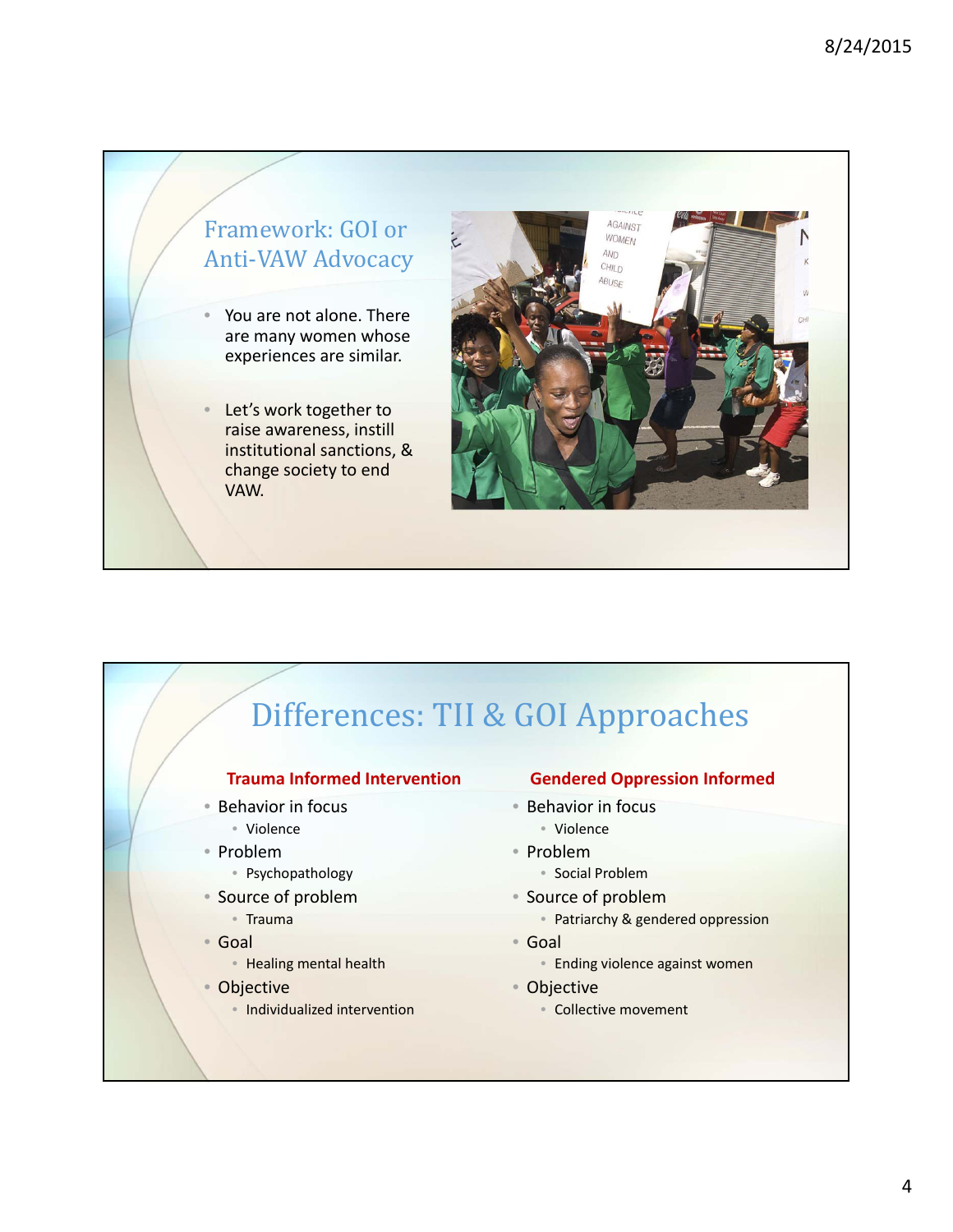# Differences: TII & GOI Approaches - 2

#### **Trauma Informed Intervention**

- Agenda
	- Individual wellbeing
- Method
	- Treatment of the affected
- Medium of resolution
- Therapy; Pharmaceutical medication
- Temporality
	- Current
- Language usage
	- Treatment

#### **Gendered Oppression Informed**

- Agenda
	- Social Change
- Method
	- Empowerment of the oppressed
- Medium of resolution
	- Consciousness raising; Engagement in social change
- Temporality • Historical & current
- Language usage
	- Liberation

## Differences: TII & GOI Approaches - 3

#### **Trauma Informed Intervention**

- Unintended consequences
	- Labeling; Stereotyping; Loss of custody; Community shame; Loss of other social & legal rights due to 'diagnosis;' Mitigating responsibility of perpetrators for abuse
- Gap
	- No acknowledgement of diversity of trauma symptoms; No acknowledgement of victim resilience; No acknowledgement of unintended consequences

### **Gendered Oppression Informed**

- Unintended consequences
	- Community stereotyping as 'feminist;' Institutional backlash
- Gap
	- Slow inclusion of diversity in the mainstream of response; Not effective politicization of victims